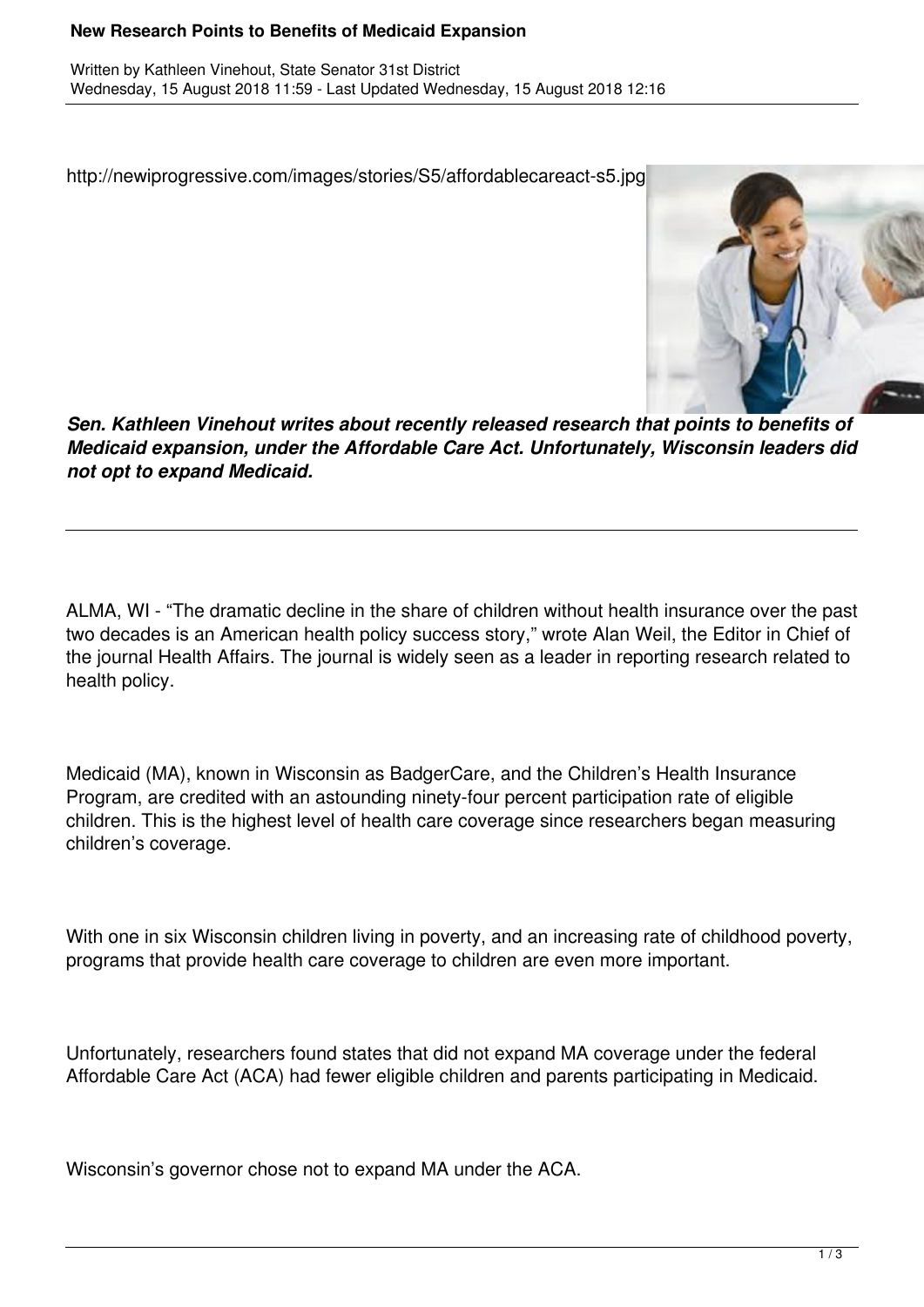## **New Research Points to Benefits of Medicaid Expansion**

States that opted to expand MA successfully increased their level of health care coverage for eligible populations. Those states were effective at outreach, easy enrollment and easy renewal processes.

Researchers however cautioned that cuts to the funding available for outreach and elimination of the "individual mandate" (the requirement that everyone have health insurance) is predicted to lower health coverage for children in the future.

Health news from states that did expand MA coverage brings us a clearer picture of the benefits Wisconsin could reap under a change in our state policy.

Diabetes is one of Wisconsin's top "avoidable" disease burdens. Diabetes can lead to many other health problems including eye and heart disease. Diabetic patients can control their blood sugar through lifesaving medications. But patients without health insurance frequently cannot afford costly medications.



Getting folks to fill their prescriptions and use their medicine as prescribed, can prevent other health problems, provide long-term benefits for the patient's health and lower overall cost.

New research comparing MA expansion states with non-expansion states (like Wisconsin) show a significant increase in patients filling prescriptions for diabetic medication among the expansion states when compared to the non-expansion states. Researchers found older – below age 65 – patients experienced the largest increase in prescription fills.

The study looked at patterns in over ninety-six million prescription fills. Authors suggested that state savings can grow over time as people age but stay healthier. These savings could help justify the state's investment in MA expansion.